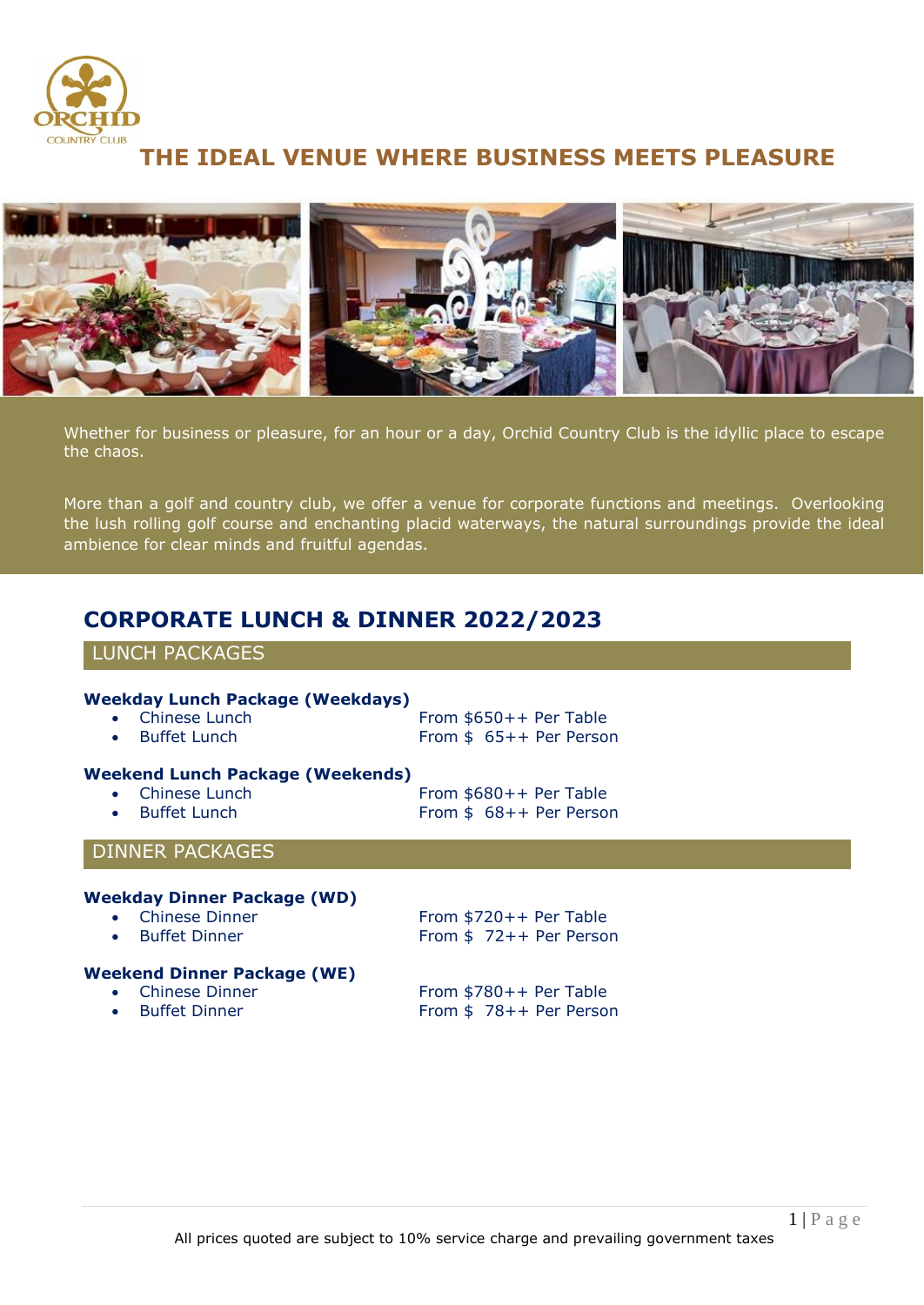

#### Minimum Requirement

| Grand Ballroom       | Min 30 Tables/300 Persons (Weekdays & Weekends) |
|----------------------|-------------------------------------------------|
| Sapphire Suite       | Min 15 Tables/150 Persons (Weekdays & Weekends) |
| <b>Emerald Suite</b> | Min 10 Tables/100 Persons (Weekdays & Weekends) |

*\* Weekdays (Sunday – Thursday, Inclusive of Eve & Public Holidays except 31 December 2022)*

*\* Weekends (Friday – Saturday)*

#### Your packages include the following:

- ↓ Choice of an exquisite Chinese menu specially prepared for your distinguished guests. (Choice of Indian, Vegetarian and Halal menus are available)
- $\leftarrow$  Free flow of soft drink and Chinese tea
- $\downarrow$  One (1) 22.7 litre complimentary barrel of beer
- ₩. No corkage charge for duty paid wine, hard liquor and champagne brought in
- ₩. Complimentary use of one (1) LCD projector and screen
- ₩. Complimentary one-night stay for the organizing committee on the date itself (Dinner Only)
- Complimentary two (2) one-night stay hotel room vouchers as lucky draw prizes for bookings above 30 tables or 300 persons
- $\uparrow$  Complimentary one (1) night stay hotel room voucher as lucky draw prizes for bookings above 15 tables or 150 persons
- ₩. Complimentary food tasting based on the choice of your selected menu
- ۰. Complimentary parking available for all your distinguished guests who drives
- $\div$  Fresh floral centerpieces for reception and 2 VIP tables
- Free shuttle bus to and from Yishun MRT Station at 20 minutes interval for the convenience of your guests' arrival and departure experience
- a. Golf at special rates available for organizer (subject to availability)
- Preferred room rates at Orchid Lodge are available for your participants
- Taxi and Limousine booking service are readily available from our Hotel Reception at anytime

 $22.7$ -litre barrel beer  $$615++$  Per Barrel

#### **BEER & WINES ADDITIONAL PRICE**

 10% discount for minimum purchase of 3 barrels House Wine 10% discount for minimum purchase of 24 bottles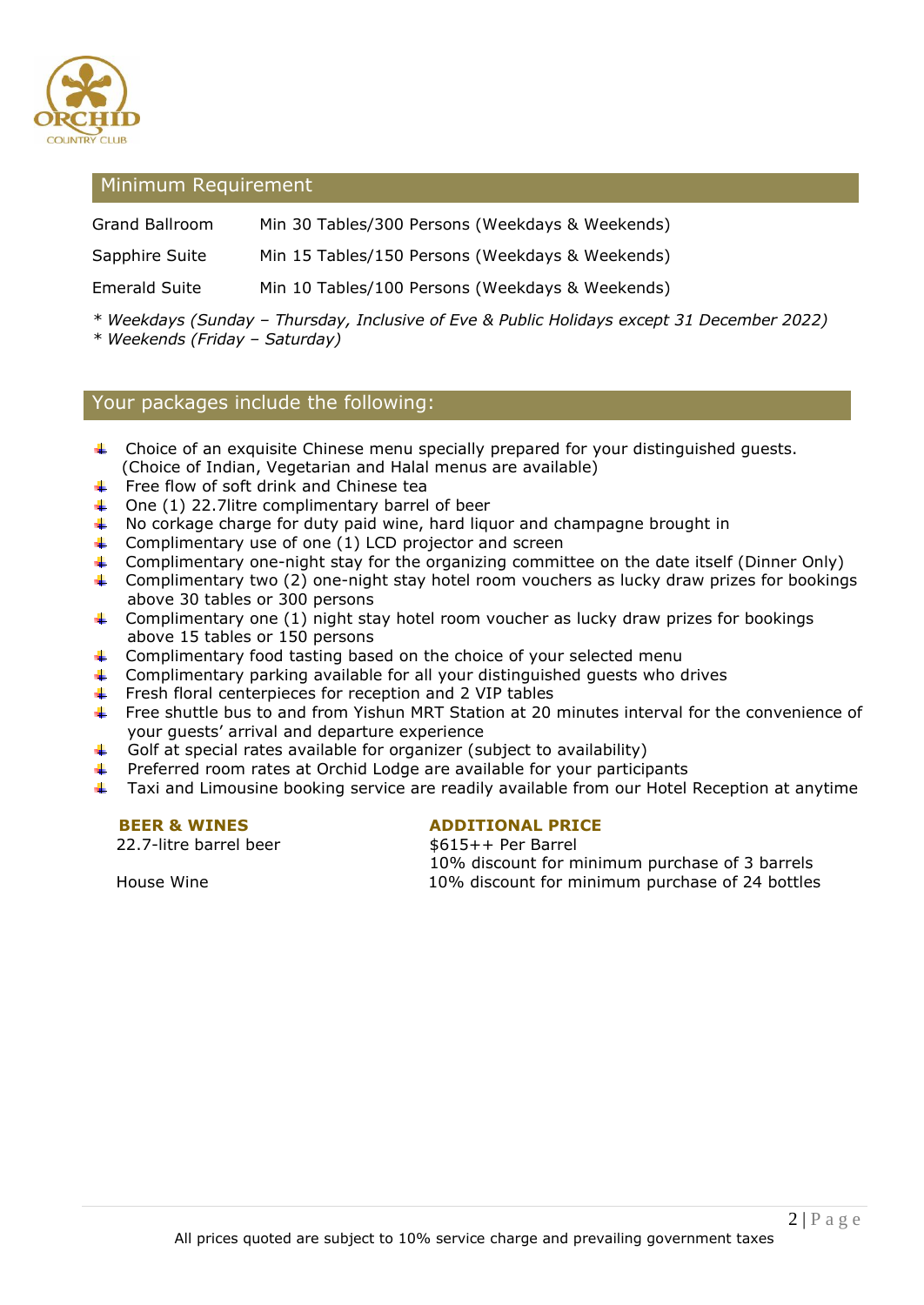

#### **CHINESE LUNCH MENU BH I**

 $\sim$ 

万兴五福临门大拼盘 (沙律虾, 蔬菜春卷,泰式海蜇, 五香虾枣, 金钱鸡肉干) Ban Heng Five Kind of Cold Dish Combination ( Salad Prawn, Spring Roll, Thai Jelly Fish, Prawn Roll, Chicken Bak Kwa )

> 蚧肉鱼鳔羹 Fish Maw Soup with Crabmeats

港蒸金目鲈 Steamed Seabass Fish with Superior Soya Sauce in Hong Kong Style

水蜜桃醋香骨 Wok-fried Spare Ribs with Peach & Honey Vinegar Sauce

> 金丝麦片活虾 Fried Prawn with Cereal & Butter

潮州四宝素菜 Braised Teochew Cabbage with Four Treasures in Teochew Style

> 干烧伊面 Braised Ee-fu Noodles with Chives & Mushrooms

奇异果籽龙眼香茅冻 Refreshing Lemon Grass Jelly served with Longan & Fruit Cocktail

**\$650.00++ Per Table of 10 Persons (Weekday) \$680.00++ Per Table of 10 Persons (Weekend)**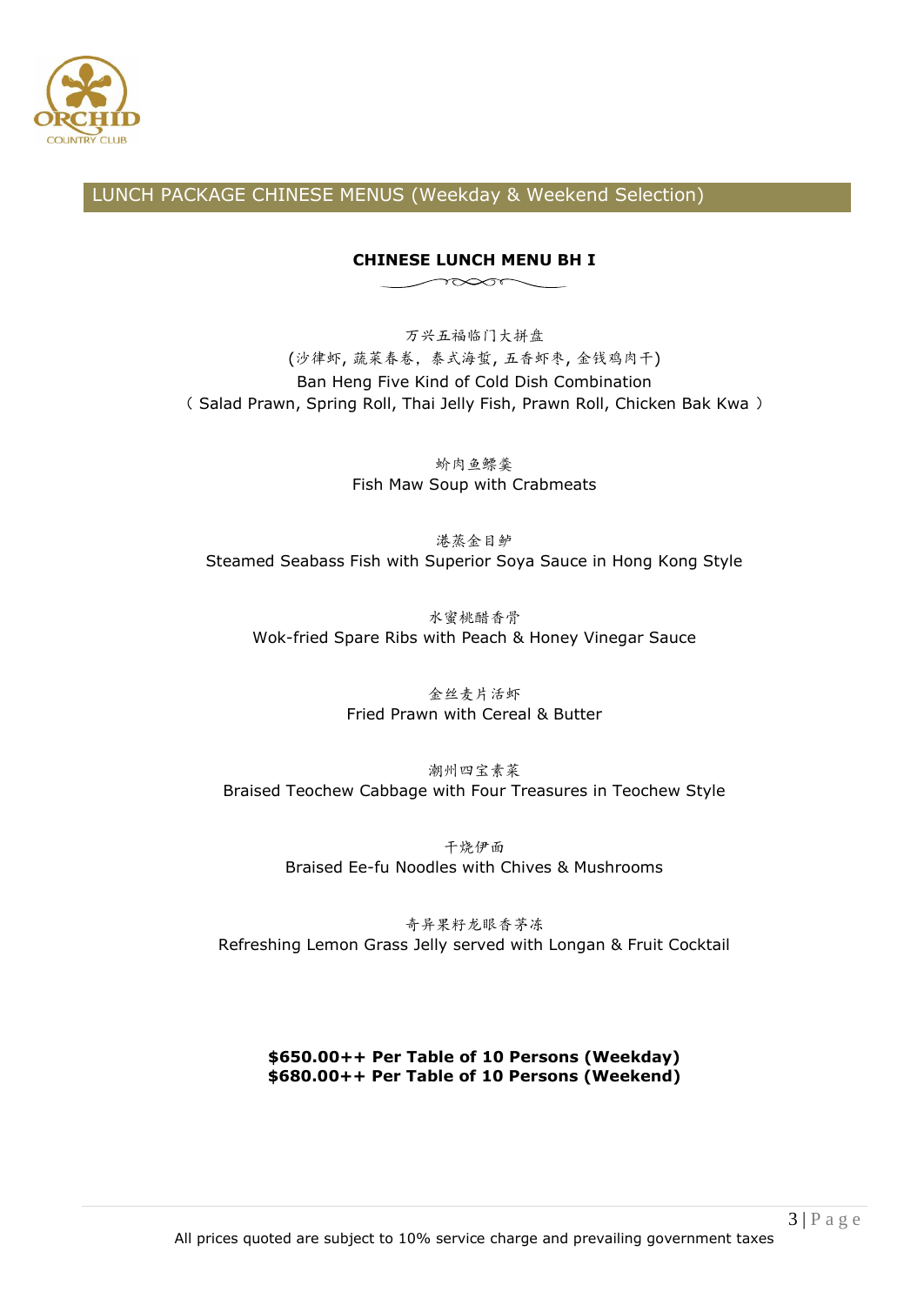

#### **CHINESE LUNCH MENU BH II**

 $\sim$ 

万兴五福临门大拼盘 (沙律虾, 蔬菜春卷,泰式海蜇, 五香虾枣, 金钱鸡肉干) Ban Heng Five Kind of Cold Dish Combination ( Salad Prawn, Spring Roll, Thai Jelly Fish, Prawn Roll, Chicken Bak Kwa )

> 红烧蟹肉鱼翅 Braised Shark's Fin Soup with Crabmeat

> > 油浸双笋壳 Deep-fried Soon Hock Fish

劲蒜吊烧鸡 Roasted Chicken with Garlic

麦片奶油香虾 Wok-fried Live Prawns with Cereal & Butter

双菇扒奶白菜苗 Braised Baby Cabbage with Twin Mushroom

家乡炒面线 Fried Mian Xian in Homemade Style

> 芒果布丁 Mango Pudding

**\$680.00++ Per Table of 10 Persons (Weekday) \$710.00++ Per Table of 10 Persons (Weekend)**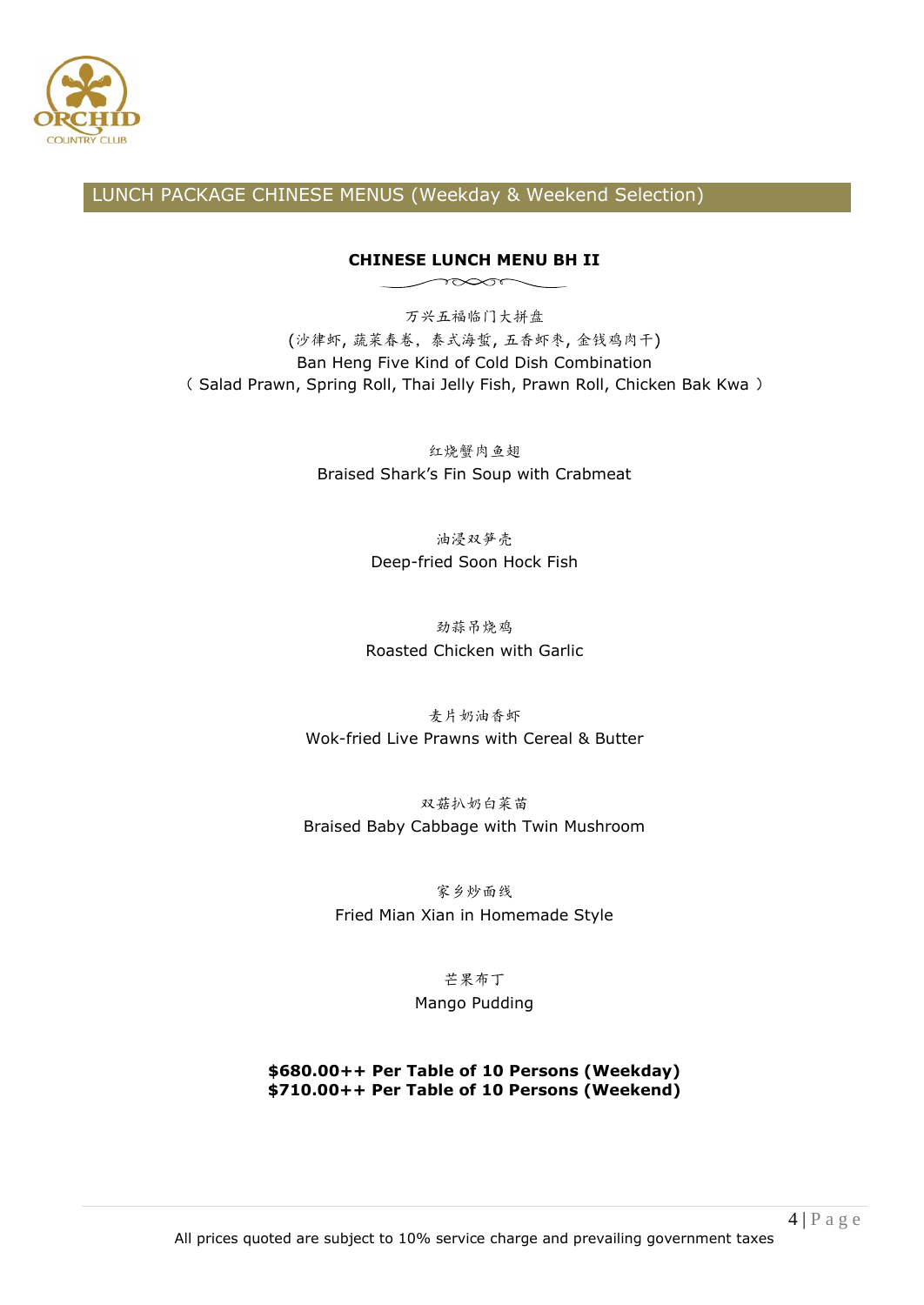

#### **CHINESE DINNER MENU BH I**

 $\sim$ 

万兴五福临门大拼盘 (沙律虾, 蔬菜春卷,泰式海蜇, 五香虾枣, 金钱鸡肉干) Ban Heng Five Kinds of Cold Dish Combination ( Salad Prawn, Spring Roll, Thai Jelly Fish, Prawn Roll, Chicken Bak Kwa )

> 蚧肉鱼鳔羹 Fish Maw Soup with Crabmeat

港蒸金目鲈 Steamed Seabass Fish with Superior Soya Sauce in Hong Kong Style

> 虾饼脆皮吊烧鸡 Crispy Roasted Chicken served with Prawn Crackers

> > 金丝麦片活虾 Fried Prawn with Cereal & Butter

潮州四宝素菜 Braised Teochew Cabbage with Four Treasures in Teochew Style

> 干烧伊面 Braised Ee-fu Noodles with Chives & Mushrooms

奇异果籽龙眼香茅冻 Refreshing Lemongrass Jelly served with Longan & Fruit Cocktail

**\$720.00++ Per Table of 10 Persons (Weekday) \$780.00++ Per Table of 10 Persons (Weekend)**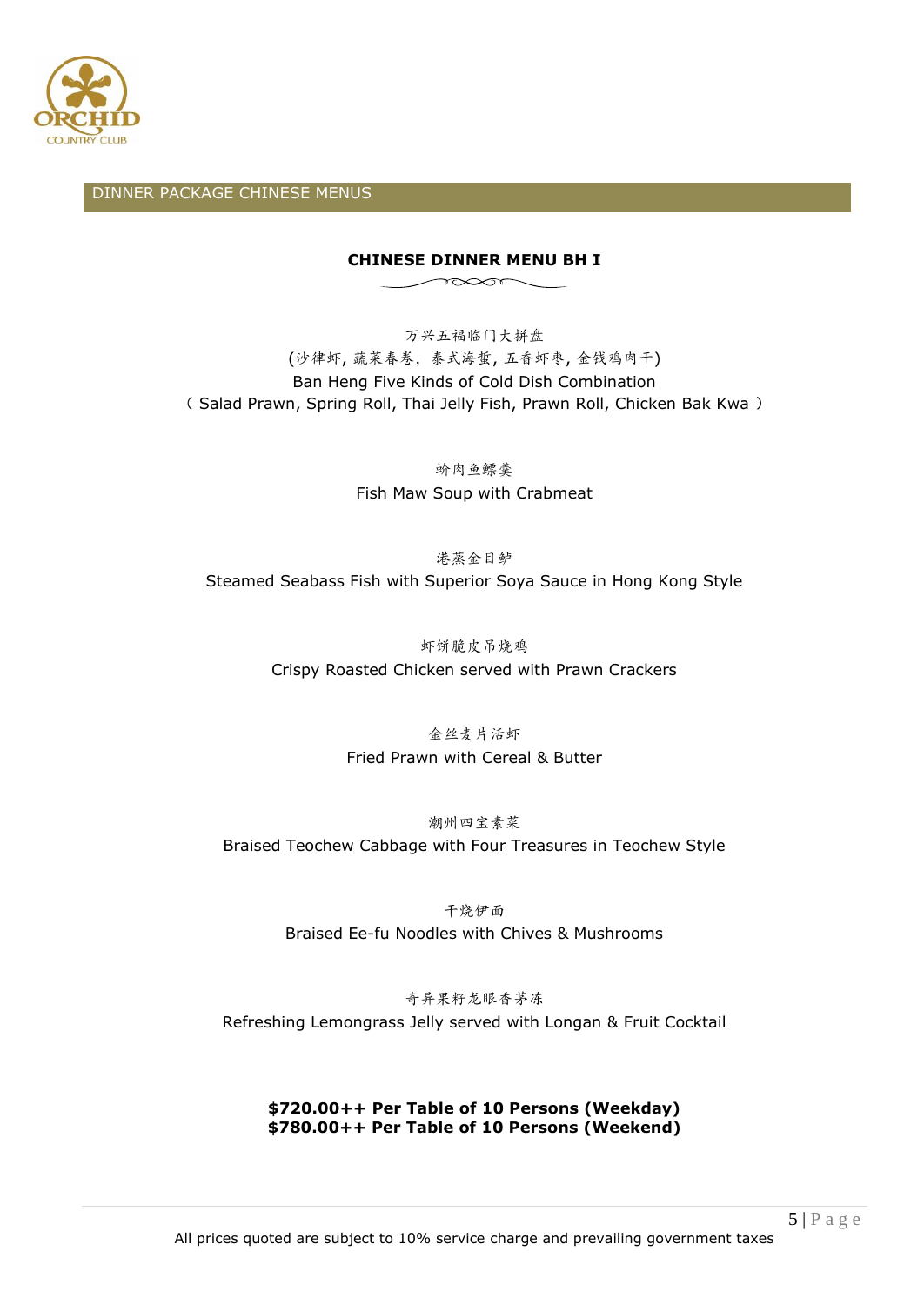

#### **CHINESE DINNER MENU BH II**

 $\longrightarrow$ 

万兴五福临门大拼盘 (沙律虾, 蔬菜春卷,泰式海蜇, 五香虾枣, 金钱鸡肉干) Ban Heng Five Kind of Cold Dish Combination ( Salad Prawn, Spring Roll, Thai Jelly Fish, Prawn Roll, Chicken Bak Kwa )

> 红烧蟹肉鱼翅 Braised Shark's Fin Soup with Crabmeat

> > 油浸双笋壳 Deep-fried Soon Hock Fish

劲蒜吊烧鸡 Roasted Chicken with Garlic

麦片奶油香虾 Wok-fried Live Prawns with Cereal & Butter

双菇扒奶白菜苗 Braised Baby Cabbage with Twin Mushroom

家乡炒面线 Fried Mian Xian in Homemade Style

椰汁福果芋泥 Sweetened Mashed Taro with Gingko Nuts & Coconut Milk

**\$740.00++ Per Table of 10 Persons (Weekday) \$800.00++ Per Table of 10 Persons (Weekend)**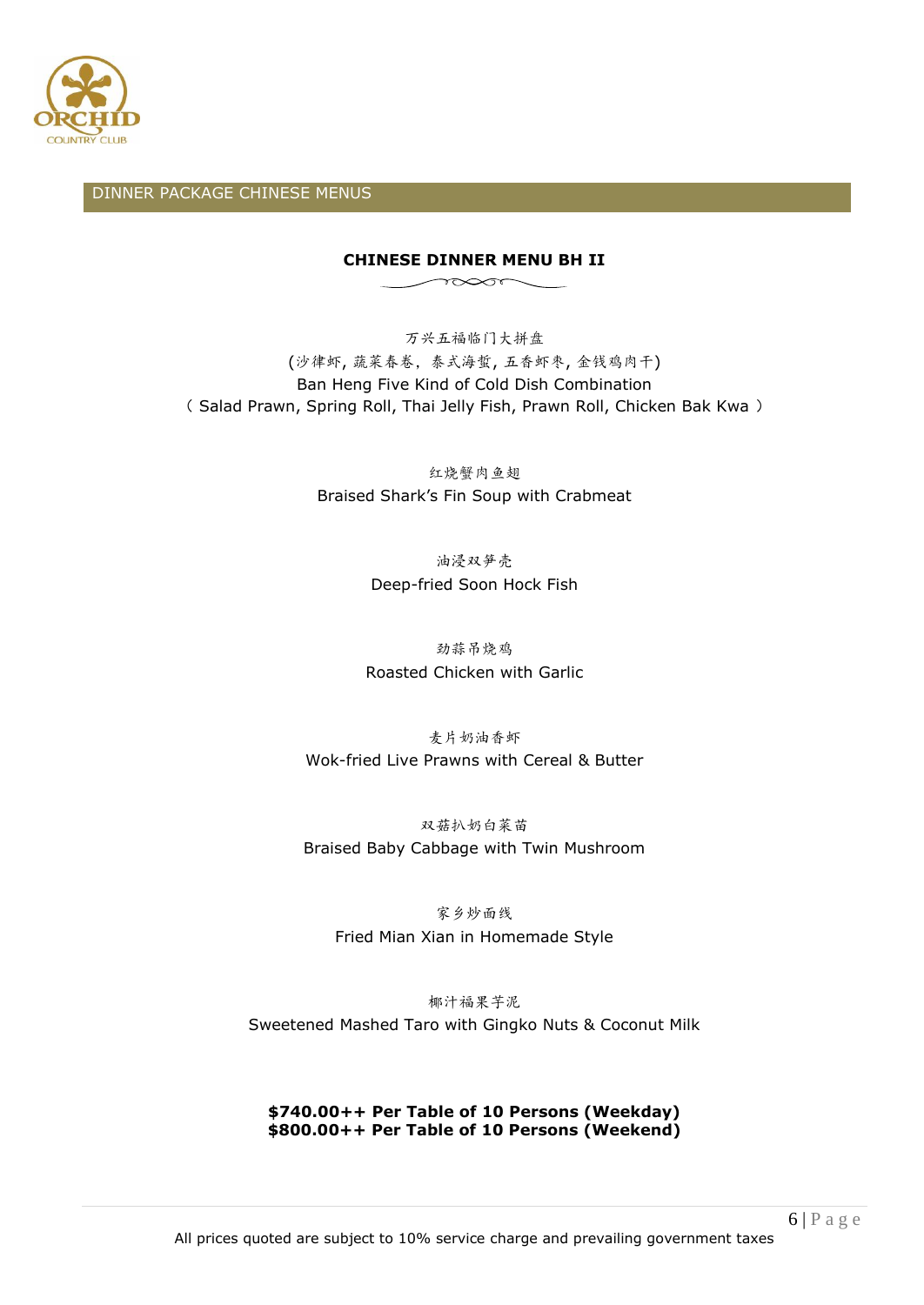

#### **CHINESE DINNER MENU BH III**

 $\sim$ 

万兴五福临门大拼盘 (沙律虾, 蔬菜春卷,泰式海蜇, 五香虾枣, 金钱鸡肉干) Ban Heng Five Kind of Cold Dish Combination ( Salad Prawn, Spring Roll, Thai Jelly Fish, Prawn Roll, Chicken Bak Kwa )

> 瑶柱蟹肉鱼翅 Braised Shark's Fin Soup with Dried Scallop and Crabmeat

港蒸游水龙虎斑 Steamed Live Sea Garoupa Fish in Hong Kong Style

鲍贝北菇菠菜 Braised Pacific Clam with Chinese Mushroom & Seasonal Vegetables

> 金瓜奶油香虾 Fried Prawns with Pumpkin & Butter

白灵菇扒时蔬 Braised Bailing Mushroom with Seasonal Vegetables

干烧伊府面 Braised Ee-fu Noodles with Chives & Mushrooms

> 杨枝甘露 Cream of Mango with QQ Balls

**\$780.00++ Per Table of 10 Persons (Weekday) \$820.00++ Per Table of 10 Persons (Weekend)**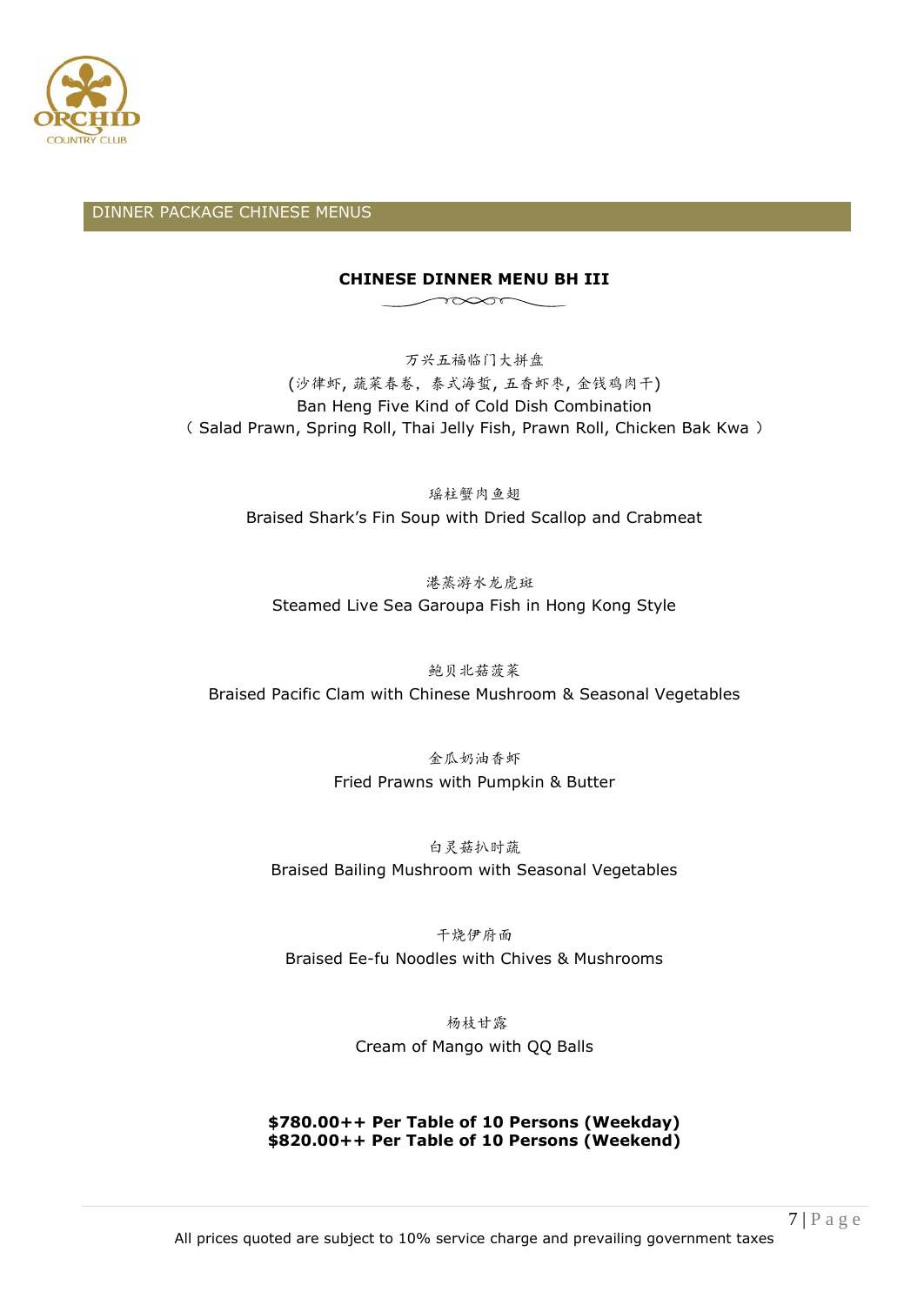

#### **CHINESE DINNER MENU BH IV**

 $\longrightarrow$ 

万兴五福临门大拼盘 (沙律虾, 蔬菜春卷,泰式海蜇, 五香虾枣, 金钱鸡肉干) Ban Heng Five Kind of Cold Dish Combination ( Salad Prawn, Spring Roll, Thai Jelly Fish, Prawn Roll, Chicken Bak Kwa )

> 海参干贝鱼鳔羹 Braised Fish Maw Soup with Dried Scallop & Crabmeat

港蒸笋壳鱼 Steamed Soon Hock Fish in Hong Kong Style

原粒十头鲍鱼菠菜 Braised 10-headed Abalone with Seasonal Vegetables

夏果橙汁大虾球 Fried De-shelled Prawns with Special Orange Sauce & Macadamia Nuts

XO 雀巢玉带西兰花 Sautéed Fresh Scallops & Vegetables with XO Sauce in Golden Nest

腊味荷叶饭 Steamed Rice with Preserved Meat wrapped in Lotus Leaf

椰汁福果芋泥 Sweetened Mashed Taro with Gingko Nuts & Coconut Milk

**\$800.00++ Per Table of 10 Persons (Weekday) \$850.00++ Per Table of 10 Persons (Weekend)**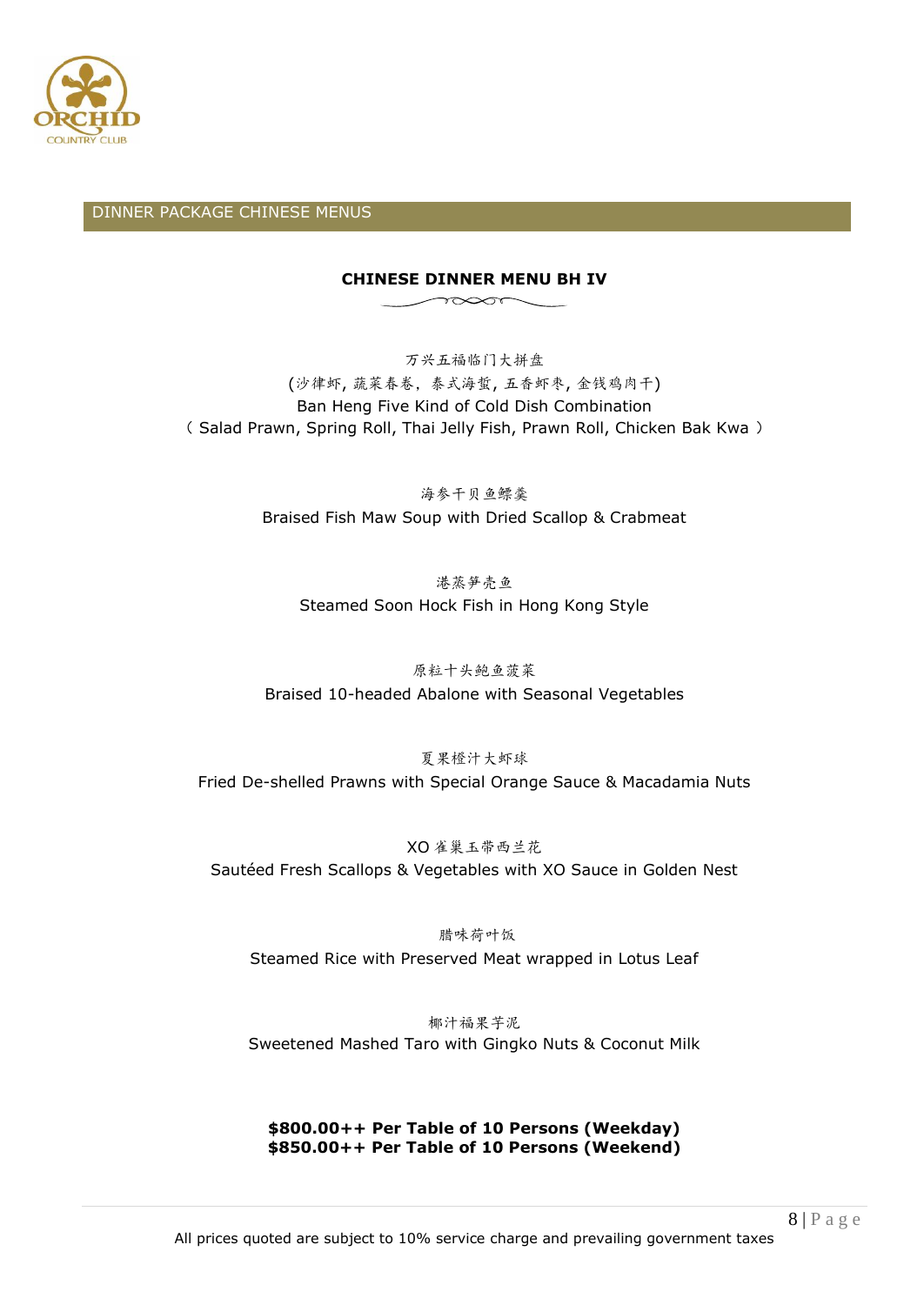

#### **CHINESE LUNCH MENU FF I**

 $\sim$ 

#### 胡姬锦绣五彩拼

(杂果沙律虾,迷你八爪鱼,自制韩国泡菜,酸辣海蜇海带丝, 蜜汁鸡叉烧,黄金春卷,石榴鸡球,酥炸龙珠球)

#### **Orchid Hot & Cold Combination Platter**

#### **Please select five (5) items**

(Prawn Fruit Salad, Japanese Mini Octopus, Homemade Kimchi, Spicy Jelly Fish, Honey Chicken Char Siew, Crispy Spring Roll, Pomegranate Chicken, Golden-fried Dragon Ball)

> 白灼美人虾 Poached Prawns served with Ginger-soy Sauce

凤丝蟹肉鱼鳔羹 Thick Soup of Fish Maw with Crab meat & shredded Chicken

港式豉油王蒸西曹 Steamed Sea Bass with Soy Sauce & Scallion, Hong Kong Style

泰式酱芒果去骨酥鸡扒 Crispy Boneless Chicken topped with Spicy Thai Mango Dressing

> 碧绿蚝皇扒双菌 Braised dual Mushroom with Green in Brown Sauce

> > 韭黄干烧伊面 Ee-Fu Noodles with Yellow Chive

蜜柠龙眼海底椰 Refreshing Sea Coconut with Longan & Honey Lemon

**\$650.00++ Per Table of 10 Persons (Weekday) \$680.00++ Per Table of 10 Persons (Weekend)**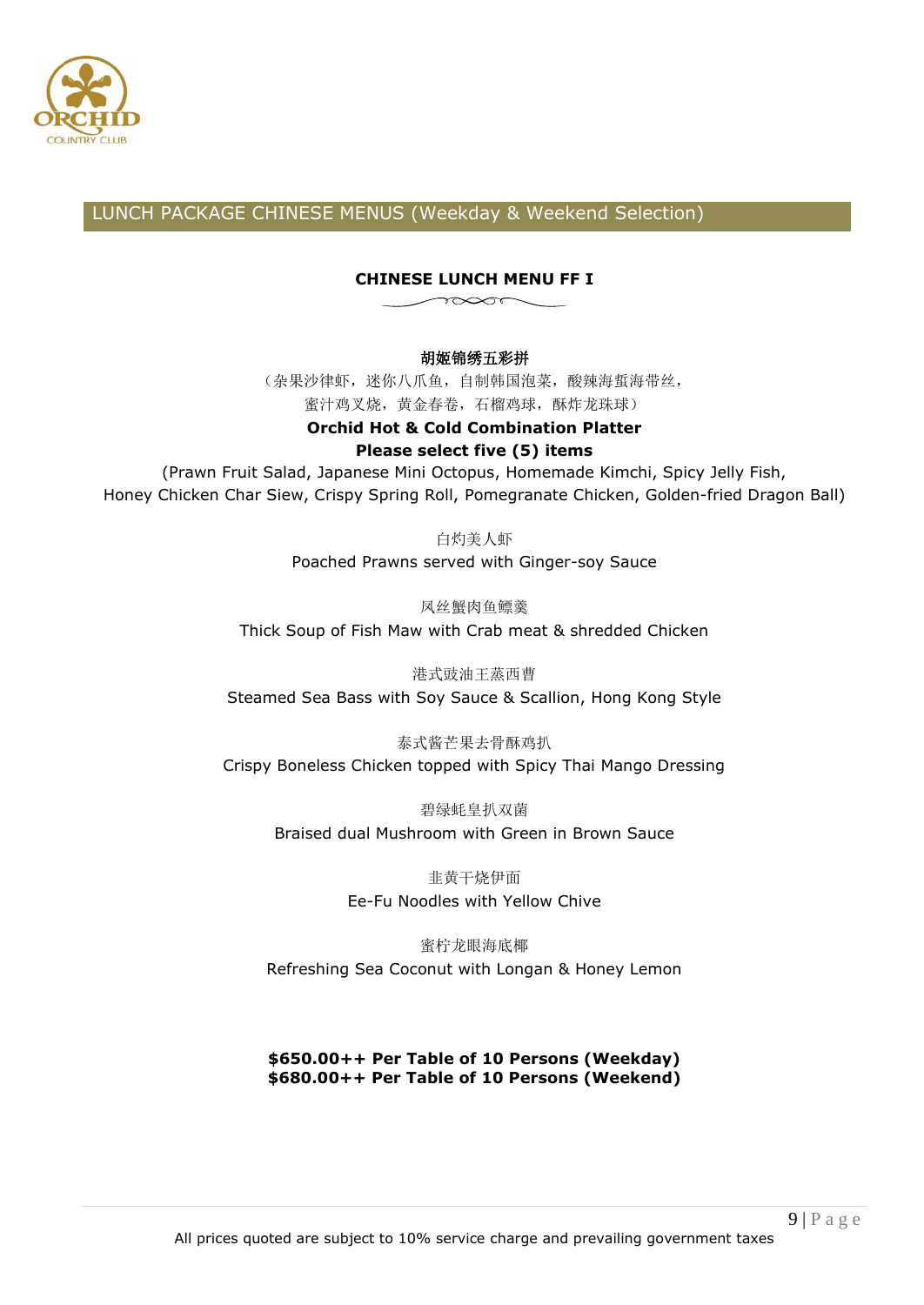

#### **CHINESE LUNCH MENU FF II**

 $\longrightarrow$ 

#### 胡姬锦绣五彩拼

(杂果沙律虾,迷你八爪鱼,自制韩国泡菜,酸辣海蜇海带丝, 蜜汁鸡叉烧,黄金春卷,石榴鸡球,酥炸龙珠球)

#### **Orchid Hot & Cold Combination Platter**

### **Please select five (5) items**

(Prawn Fruit Salad, Japanese Mini Octopus, Homemade Kimchi, Spicy Jelly Fish, Honey Chicken Char Siew, Crispy Spring Roll, Pomegranate Chicken, Golden-fried Dragon Ball)

> 干贝鲍丝海味羹 Thick Soup of Shredded Abalone with Conpoy & Sea Treasures

金银蒜蒸红鲷 Steamed Live Snapper with minced Garlic & Soy Sauce

朝天椒麦香老虎虾球 Sautéed Tiger Prawns with Oat Cereal & Bird's Eye Chili

脆皮吊烧鸡伴虾饼 Crispy Roasted Chicken served with Cracker

翡翠松菇扒鲍鱼仔 Baby Abalone with Shimeji Mushroom & Greens in Brown Sauce

松子榄菜蟹肉炒饭 Aromatic Fried Rice with Crab Meat & Olive Vegetable, Topped with Pine Nuts

> 香芒杨枝甘露 Chilled Mango Cream with Pomelo Sago

#### **\$680.00++ Per Table of 10 Persons (Weekday) \$710.00++ Per Table of 10 Persons (Weekend)**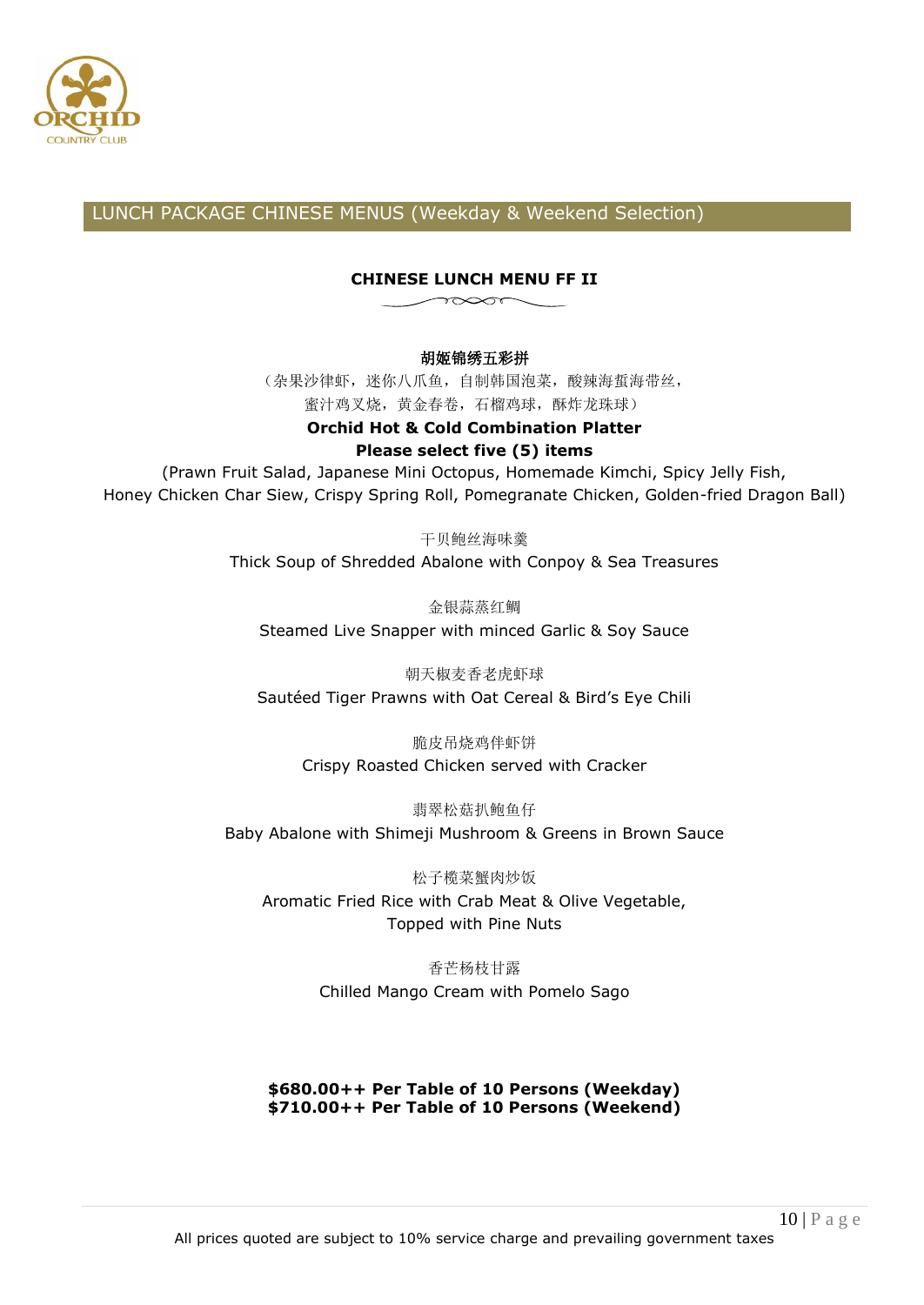

#### **BUFFET MENU FF I**

 $\sim$ 

#### **SALADS**

Chick-Pea with Lemon Dressing & Tomatoes Seasonal Gardens Green Salad Salad of Giant Beans

#### **DRESSING & CONDIMENTS**

Thousand Island Dressing, House Dressing, Italian Dressing

#### **SOUP**

Cream of Mushroom Soup

#### **HOT SELECTIONS**

Fried Chicken with Thai Chili Sauce Herbs Roast Breast of Chicken with Capsicum Coulis & Mango Fried Fish Medallion with Water-Cress Sauce Sambal Egg Otah Otah Braised Cabbage with Black fungus Oriental Fried Rice Fried Sin Chew Bee Hoon

#### **DESSERTS**

Tropical & Seasonal Sliced Fruits

Mango Pudding

Chocolate Eclairs

Chilled Grass Jelly

#### **Coffee & Tea**

**\$65.00++ Per Person (Weekday) \$68.00++ Per Person (Weekend)**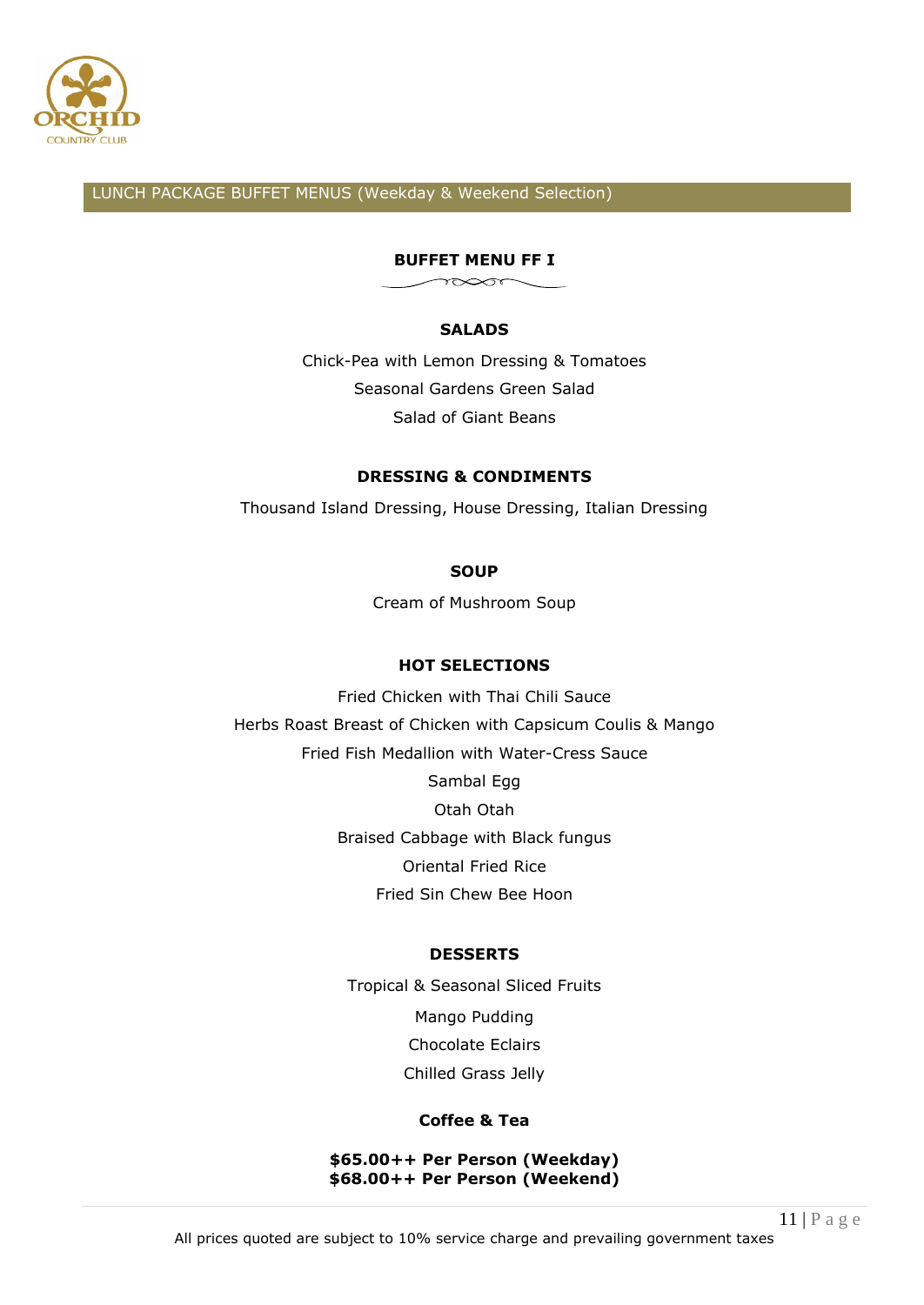

#### **BUFFET MENU FF II**

 $\sim$ 

#### **SALADS**

Seasonal Salad Leaves Tauhu Goreng with Peanut Sauce German Potatoes Salad

#### **DRESSING & CONDIMENTS**

Thousand Island Dressing, House Dressing, Italian Dressing

**SOUP**

Cream of Asparagus with Roasted Pine Nuts

#### **HOT SELECTIONS**

Roasted Rosemary Chicken with Nature Jus Chicken Curry with Potatoes Sweets & Sour Fish with Pineapple Mushroom Chipolatas with Sautéed Onion & Capsicum Breaded Prawns with Tartar Sauce Prawns Wanton with Thai Chilli Sauce Sauteed Garden Young Vegetables Fragrant Butter Pilaf Rice Fried Mee Goreng

#### **DESSERTS**

Tropical & Seasonal Sliced Fruits Cold Cheng Tng Assorted Nyonya Kueh Mini French Pastries Coffee & Tea

#### **\$68.00++ Per Person (Weekday) \$72.00++ Per Person (Weekend)**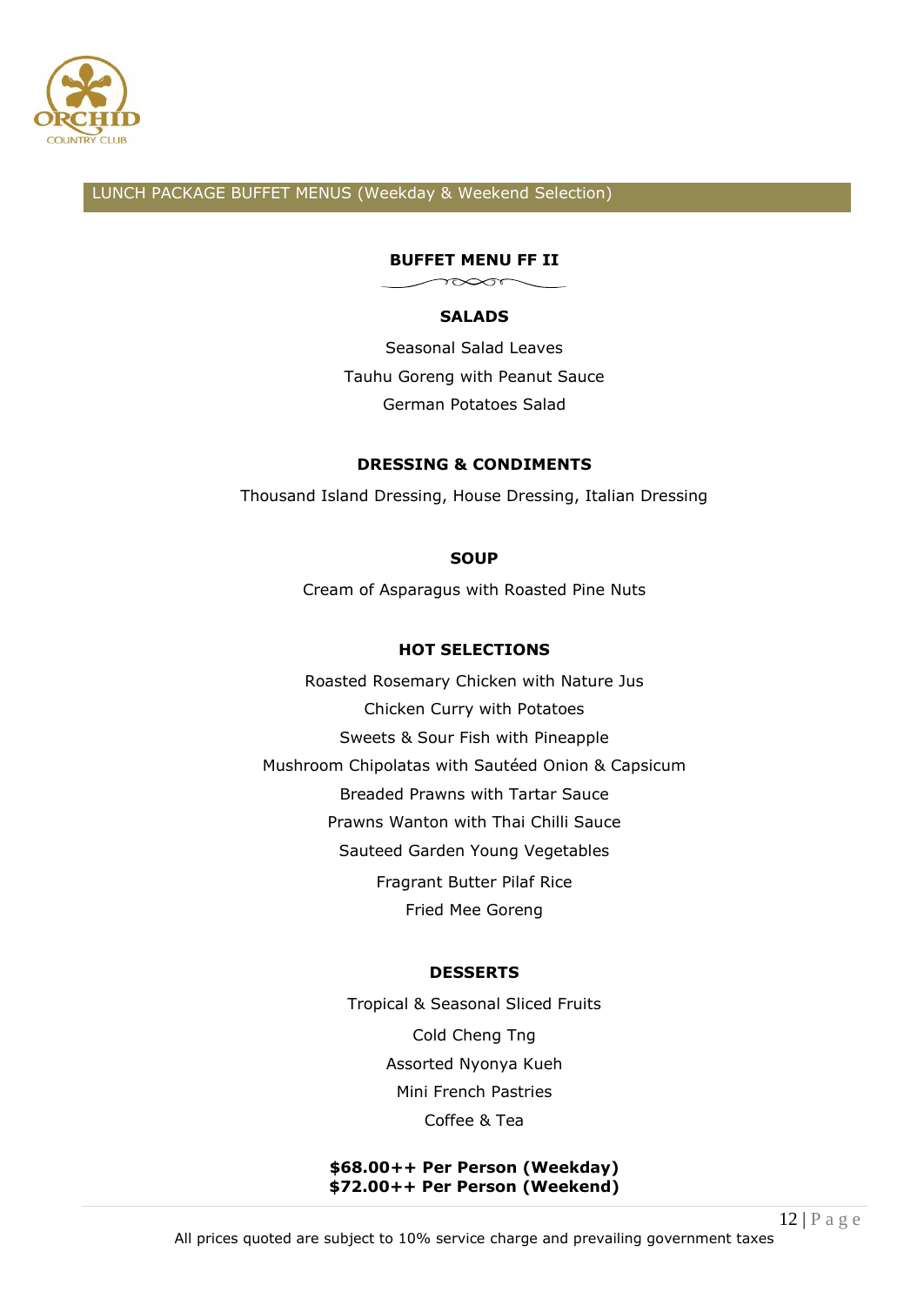

DINNER PACKAGE CHINESE MENUS (Weekday/Weekend Selection)

#### **CHINESE DINNER MENU FF I**   $\longrightarrow$

#### 胡姬五谷丰登拼盘

#### 请选择五(**5**)样

(杂果沙律虾,迷你八爪鱼,酸辣海蜇海带丝,自制韩国泡菜,蒜泥白切鸡, 蜜汁鸡叉烧,黄金春卷,蟹肉桂花蛋,脆皮越南芋卷,酥炸龙珠球)

#### **Orchid Hot & Cold Combination Platter Please select five (5) items**

(Prawn Fruit Salad, Japanese Mini Octopus, Spicy Jelly Fish, Homemade Kimchi, Poached Chicken topped with Garlic-vinaigrette Dressing, Honey Chicken Char Siew, Crispy Spring Roll, Scramble Egg with fresh Crab meat & Bean Sprout, Crispy Vietnamese Yam Roll, Golden-fried Dragon Ball)

#### 蟹肉鱼鳔双宝羹

Thick Soup of Fried Fish Maw with Crab meat & Double Treasures

港式蒸金目鲈

Steamed Sea Bass in Hong Kong Style, served with Fine Soy Sauce

药材花雕浸生虾 Drunken Prawns in Chinese Herbal Consommé

当红炸子鸡

#### Crispy Roasted Chicken

碧绿蚝皇扒双菌 Braised dual Mushroom with Green in Brown Sauce

鲜菇韭黄焖伊面 Ee-Fu Noodles with Yellow Chive & Straw Mushroom

冻红枣莲子炖野山雪耳 Refreshing Wild White Fungus with Dried Longan, Lotus Seeds & Red Dates

#### **\$720.00++ Per Table of 10 Persons (Weekday) \$780.00++ Per Table of 10 Persons (Weekend)**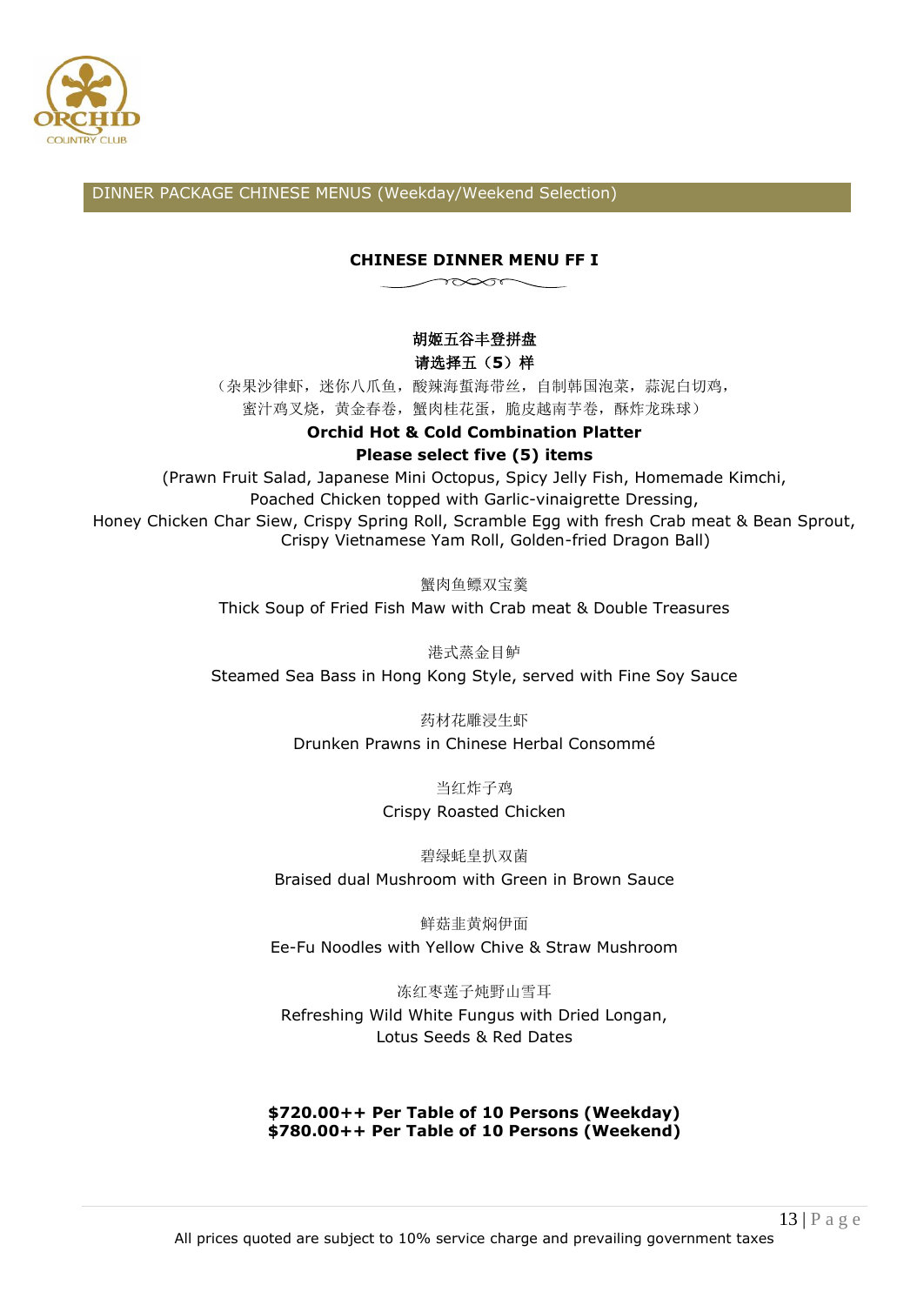

DINNER PACKAGE CHINESE MENUS (Weekday/Weekend Selection)

#### **CHINESE DINNER MENU FF II**

 $\sim$ 

#### 胡姬五谷丰登拼盘

#### 请选择五(**5**)样

(杂果沙律虾,迷你八爪鱼,酸辣海蜇海带丝,自制韩国泡菜,蒜泥白切鸡, 蜜汁鸡叉烧,黄金春卷,蟹肉桂花蛋,脆皮越南芋卷,酥炸龙珠球)

#### **Orchid Hot & Cold Combination Platter Please select five (5) items**

(Prawn Fruit Salad, Japanese Mini Octopus, Spicy Jelly Fish, Homemade Kimchi, Poached Chicken topped with Garlic-Vinaigrette Dressing, Honey Chicken Char Siew, Crispy Spring Roll, Scramble Egg with fresh Crab meat & Bean Sprout, Crispy Vietnamese Yam Roll, Golden-fried Dragon Ball)

#### 干贝蟹肉鱼肚羹

Thick Soup of Fish Maw with Crab meat & Sun-dried Scallop

龙眼糖醋油浸西曹 Deep-fried Seabass topped with Sweet & Sour Sauce

#### 松露酱爆彩椒虾仁

Sautéed Prawns with Truffle Sauce & assorted Capsicum

芝麻蒜香烧鸡

Crispy Roasted Chicken with Fried Garlic & Sesame Seeds

蚝皇白玉鲍片扒菠菜 Sliced White Jade Abalone with Brown Sauce & Spinach

银鱼仔扬州炒饭 Yang Chow Fried Rice topped with Silver Fish

杨枝甘露 Refreshing Mango Puree with Pomelo Sago

#### **\$740.00++ Per Table of 10 Persons (Weekday) \$800.00++ Per Table of 10 Persons (Weekend)**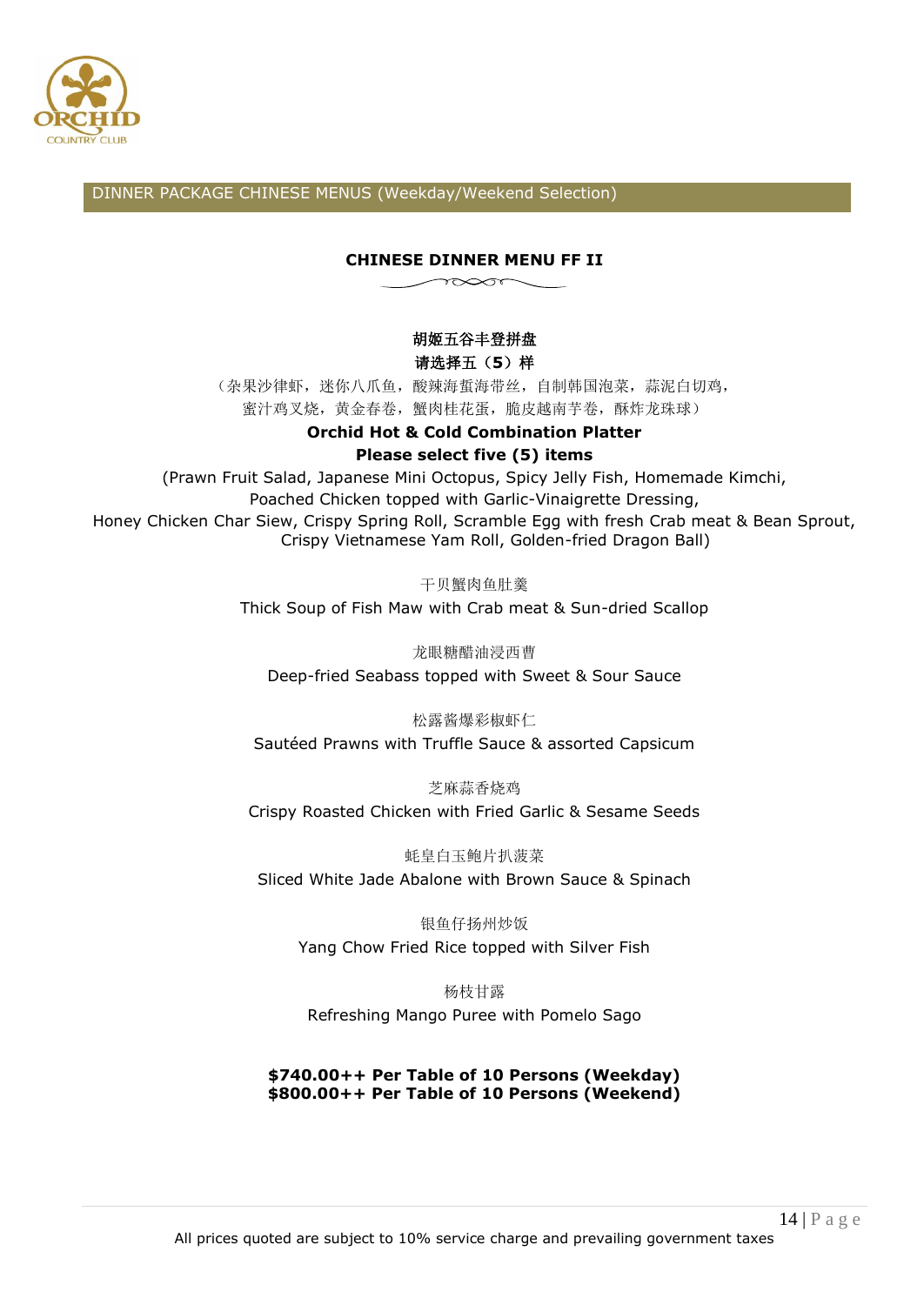

#### **CHINESE DINNER MENU FF III**

 $\longrightarrow$ 

#### 胡姬五福临门拼盘

#### 请选择五(**5**)样

(杂果沙律虾,酸辣海蜇丝,日式墨鱼仔,花雕当归浸醉鸡卷,泰式熏鸭片, 脆皮石榴鸡,腐皮海鲜卷,金钱肉干,黄金素春卷,蟹肉桂花蛋)

## **Orchid Deluxe Combination Platter**

#### **Please select five (5) items**

(Prawn Fruit Salad, Hot & Sour Jelly Fish, Japanese Mini Octopus, Drunken Chicken Roulade with Angelica Sinensis, Thai Spicy Smoke Duck, Golden Fried Pomegranate Chicken, Seafood Bean curd Roll, Gold Coin Bak Kwa, Vegetarian Spring Roll, Scramble Egg with Fresh Crab meat & Bean Sprout)

#### 鲍丝蟹肉海味羹

Thick Soup of Crab meat with shredded Abalone & Sea Treasures

油浸笋壳鱼 Deep-fried Soon Hock Fish with Fine Soy Sauce & Scallion

#### 麦香奶油老虎虾 Crispy Cereal Prawns with Butter & Curry Leaf

#### 芝麻酱鸡肉松吊烧鸡 Crispy Chicken topped with Chicken Floss & Chef's Special Goma Dressing

碧绿贵妃鲍片扒花菇 Braised Gui-Fei Abalone with Flower Mushroom & Seasonal Green

鲍汁双菇干烧伊面 Ee-Fu Noodles with assorted Mushroom in Abalone Sauce

椰汁白果芋泥 Warm Yam Paste Orni & Gingko Nuts, topped with Coconut Milk

#### **\$780.00++ Per Table of 10 Persons (Weekday) \$850.00++ Per Table of 10 Persons (Weekend)**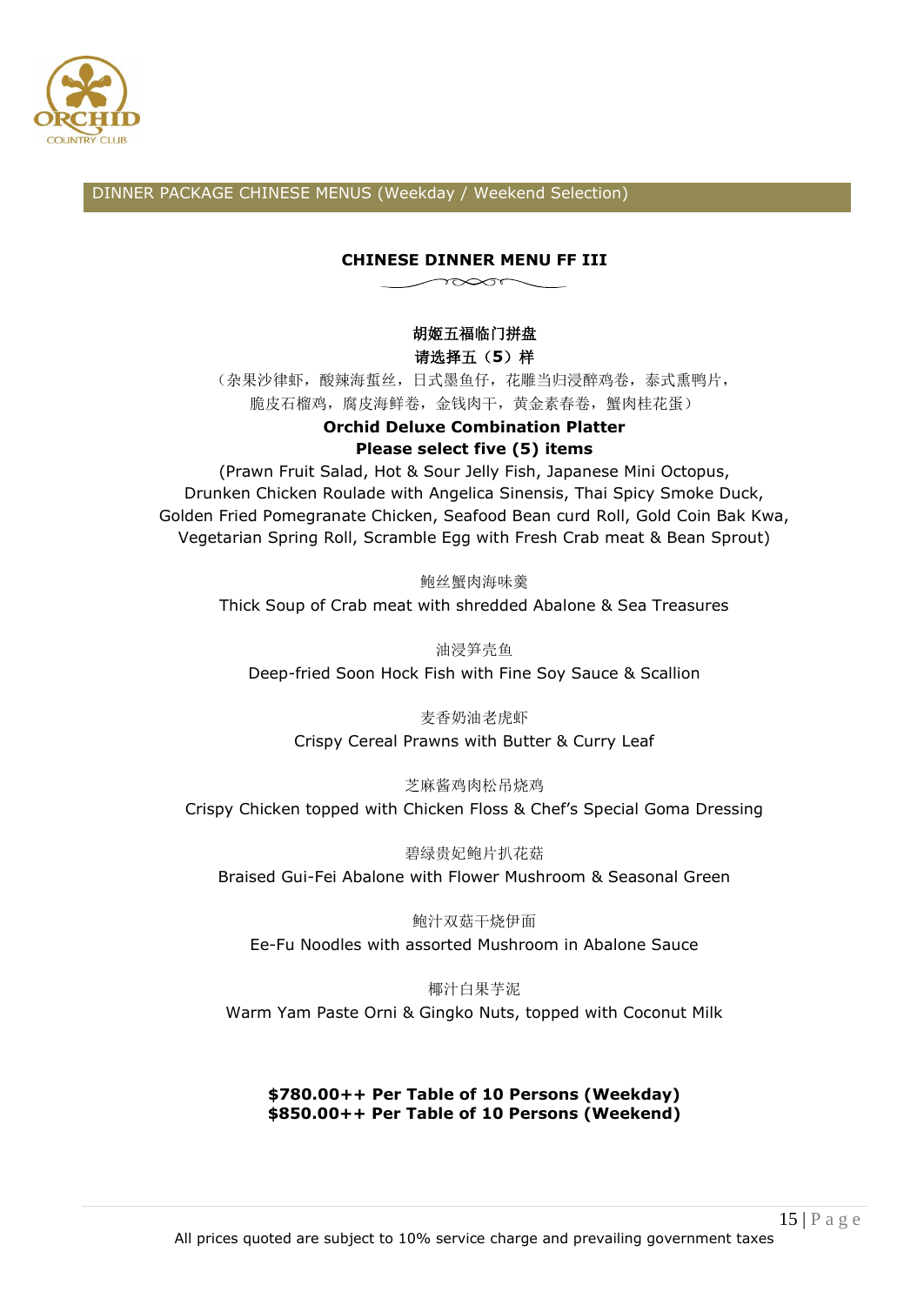

#### **CHINESE DINNER MENU FF IV**

 $\longrightarrow$ 

#### 胡姬五福临门拼盘 请选择五(**5**)样

(杂果沙律虾,酸辣海蜇丝,日式墨鱼仔,花雕当归浸醉鸡卷,泰式熏鸭片, 脆皮石榴鸡,腐皮海鲜卷,金钱肉干,黄金素春卷,蟹肉桂花蛋)

#### **Orchid Deluxe Combination Platter Please select five (5) items**

(Prawn Fruit Salad, Hot & Sour Jelly Fish, Japanese Mini Octopus, Drunken Chicken Roulade with Angelica Sinensis, Thai Spicy Smoke Duck, Golden Fried Pomegranate Chicken, Seafood Bean curd Roll, Gold Coin Bak Kwa, Vegetarian Spring Roll, Scramble Egg with Fresh Crab meat & Bean Sprout)

> 干贝蟹肉双宝翅 Shark's Fin Soup with Conpoy, Crab meat & Double Treasures

> 港式头抽蒸老虎斑 Steamed Tiger Grouper with Fine Soy Sauce, Hong Kong Style

极品 XO 酱碧绿虾球 Sautéed Prawns with Celery & Capsicum in Homemade XO Sauce

脆皮吊烧鸡伴虾饼

Crispy Roasted Chicken served with Cracker

#### OR

盐水甘榜鸡

Salted Free Range Kampong Chicken

翡翠十头金鲍扣花菇 Braised 10 heads Abalone with Flower Mushroom & Green Field Vegetable

荷香腊味珍珠饭 Steamed Fragrant Rice with Chinese Sausage wrapped in Lotus Leaf

芦荟杨枝甘露 Refreshing Mango Puree with Aloe Vera & Pomelo Sago

#### **\$880.00++ Per Table of 10 Persons (Weekday) \$930.00++ Per Table of 10 Persons (Weekend)**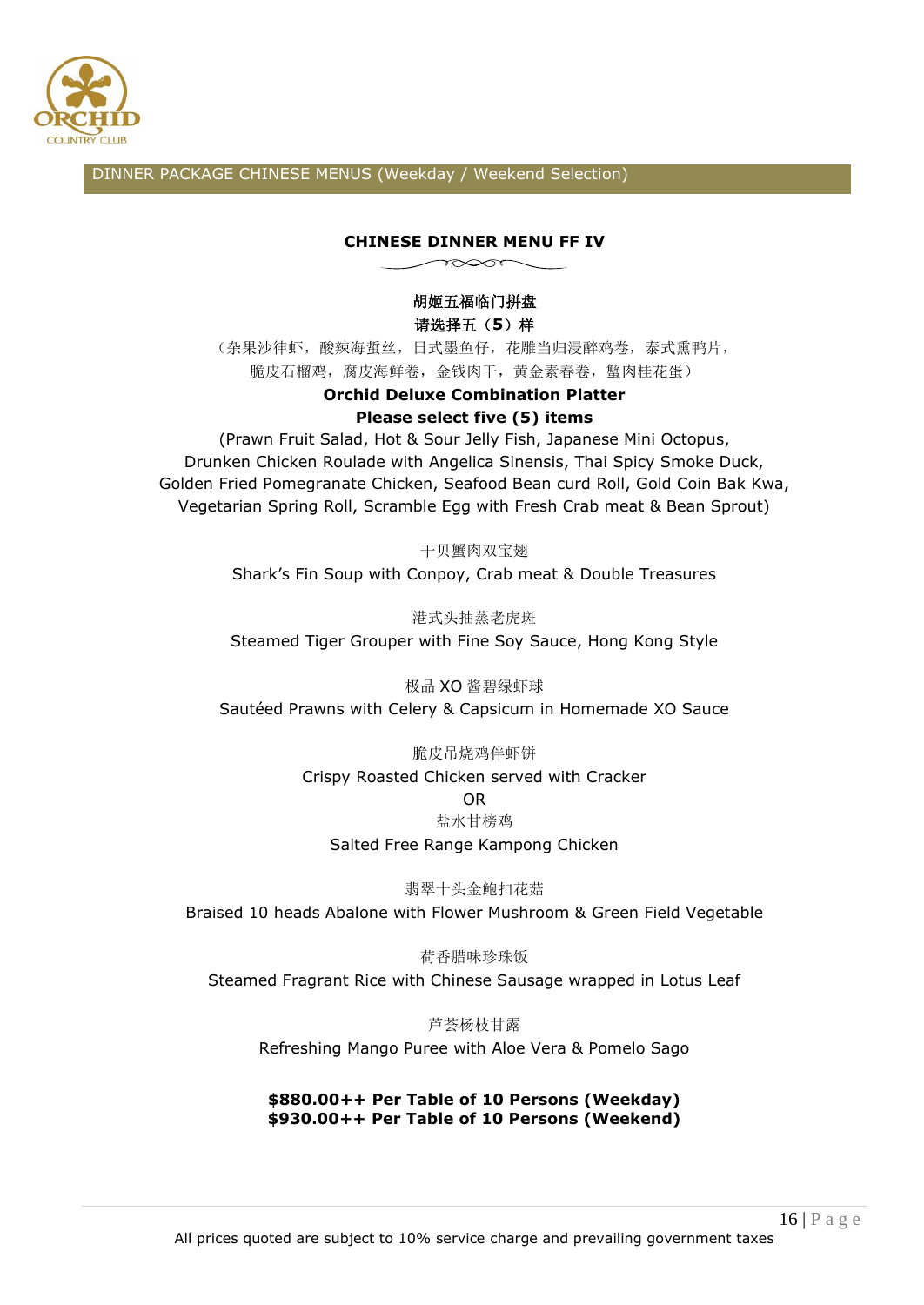

DINNER PACKAGE BUFFET MENUS (Weekday & Weekend Selection)

**BUFFET MENU FF I** 

 $\sim$ 

#### **SALADS**

Sliced Tomatoes Swiss Style & Chives Corn Salad Celery and Tomatoes Salad

#### **APPETIZERS**

Macaroni and Shrimp with Basil & Olive Oil

#### **DRESSING & CONDIMENTS**

Thousand Island Dressing, House Dressing, Italian Dressing

#### **SOUP**

Cream of Asparagus with Roasted Pine Nuts

#### **HOT SELECTIONS**

Oven Seared Chicken Leg Boneless with Creole Sauce Paprika Chicken with Rosemary Gravy Stir-Fried Sliced Beef with Black Pepper "Oriental Style" Pan-Fried Fish with Thai Yam Gravy & Burnoose Capsicum Otah Otah Prawns Wanton with Thai Chilli Sauce Sayur Lodeh with Beancurd Steamed Rice with Lotus Leaf Fried Sin Chew Bee Hoon

#### **DESSERTS**

Tropical & Seasonal Sliced Fruits Chocolate Mousse with Berries Topping Assorted Nyonya Kueh Coffee & Tea

**\$72.00++ Per Person (Weekday) \$78.00++ Per Person (Weekend)**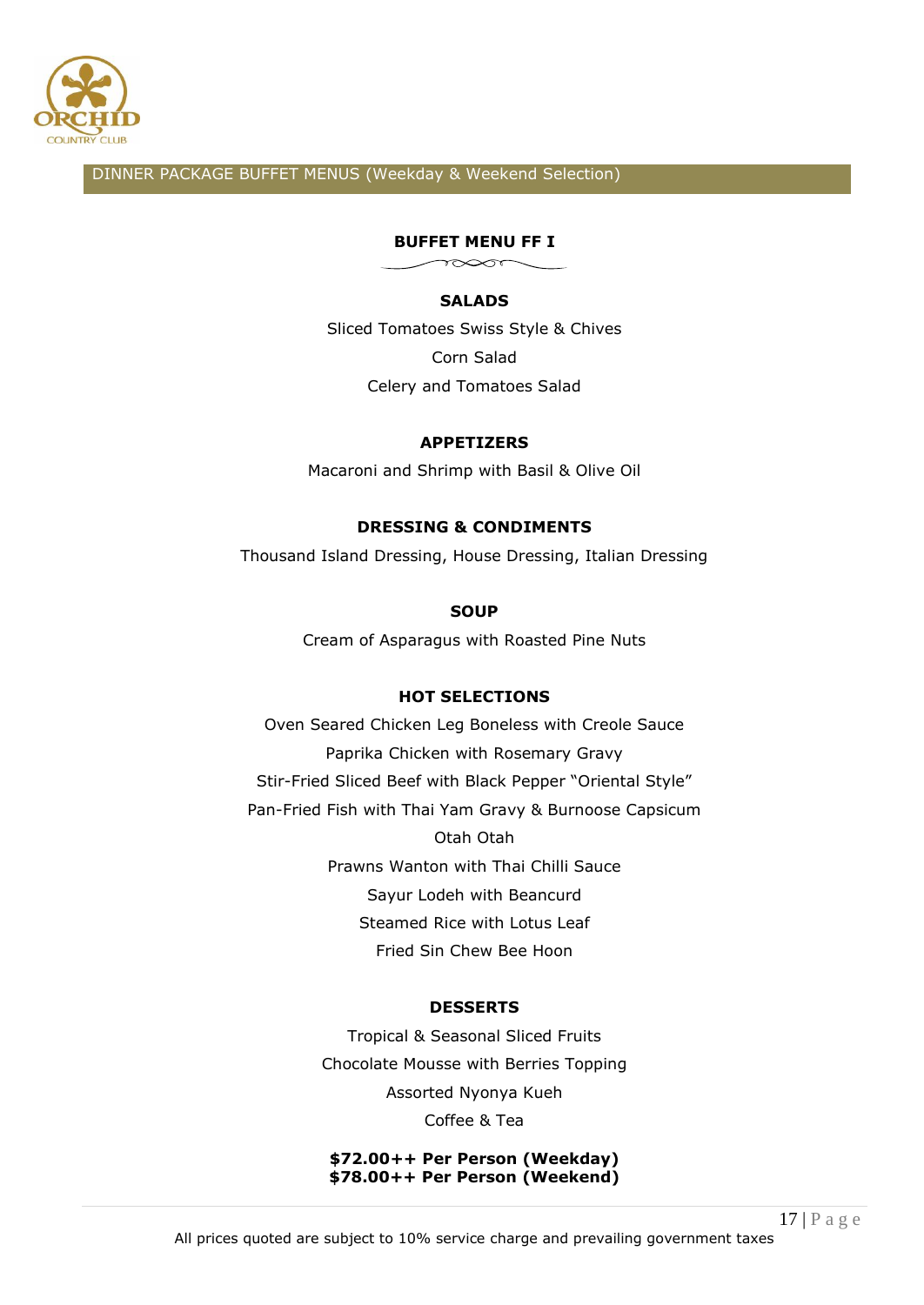

DINNER PACKAGE BUFFET MENUS (Weekday & Weekend Selection)

#### **BUFFET MENU FF II**

 $\sim$ 

#### **SALADS**

California Coleslaw with Raisin Seasonal Salad Leaves Chicken and Pasta Salad

#### **APPETIZERS**

Marinated Prawns in Thai Style Smoked Salmon with Onion & Creamy Horseradish Sauce

#### **DRESSING & CONDIMENTS**

Thousand Island Dressing, House Dressing, Italian Dressing

**SOUP**

Italian Garden Vegetables with Mushroom & Herbs

#### **HOT SELECTIONS**

Teriyaki Chicken with Green Chives Chicken Curry with Potatoes Stir Fried Sliced Beef with Black Pepper "Oriental Style" Deep Fried Fish Fillet with Cereal Salad Roll & Steamed Har Kow Sauteed Garden Young Vegetables Seafood Fried Rice Ravioli in Tomato Meat Sauce & Green Chives

#### **DESSERTS**

Tropical & Seasonal Sliced Fruits Apple Tart Mini French Pastries Cold Cheng Tng Coffee & Tea

**\$75.00++ per person (Weekday) \$85.00++ per person (Weekend)**